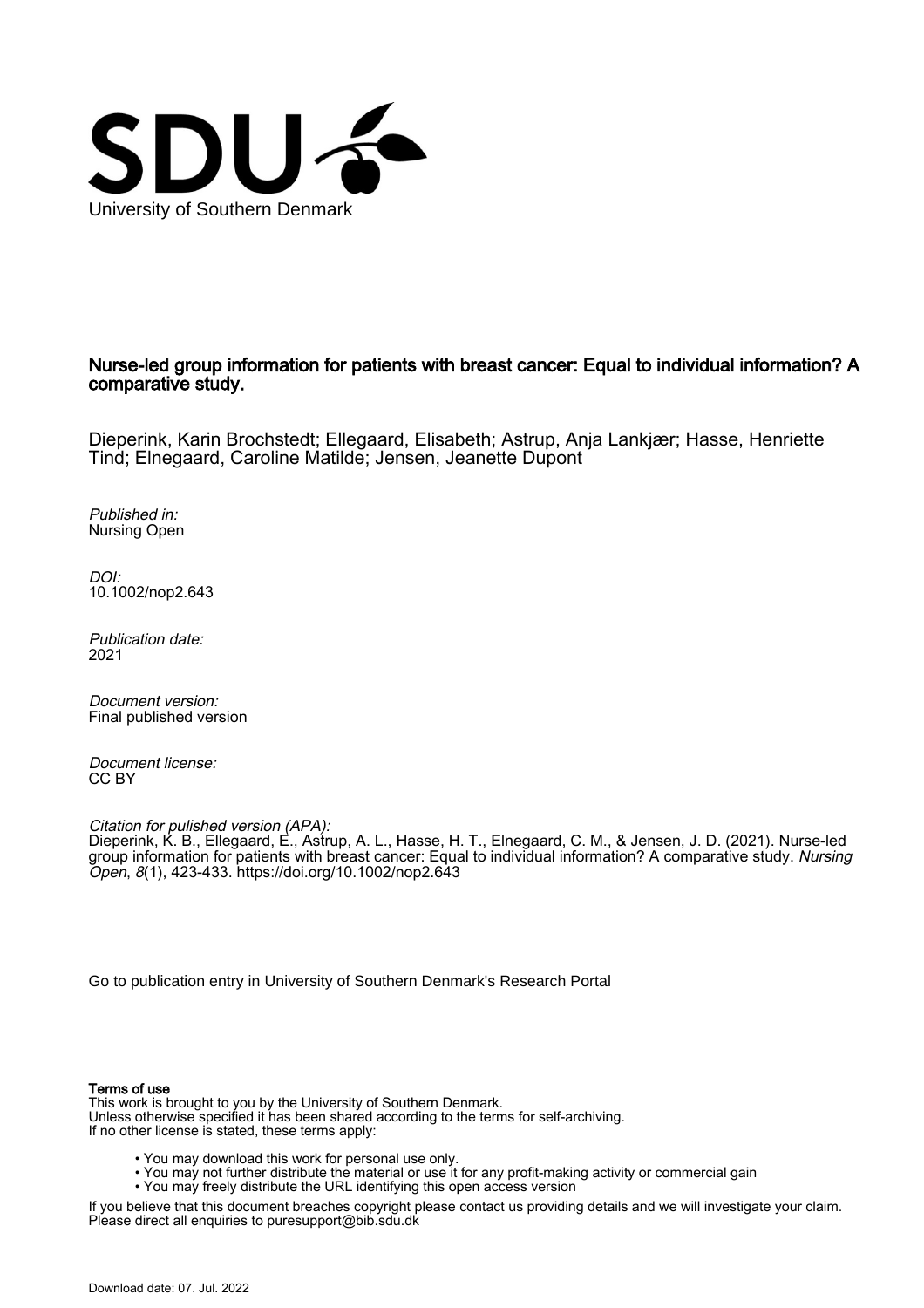# undates

# **RESEARCH ARTICLE**

**WILEY** 

# **Nurse-led group information for patients with breast cancer: Equal to individual information? A comparative study**

**Karin Brochstedt Dieperink1,2** | **Elisabeth Ellegaard1** | **Anja Langkjær Astrup1** | **Henriette Tind Hasse1** | **Caroline Matilde Elnegaard1** | **Jeanette Dupont Jensen1**

1 Department of Oncology, Research Unit of Oncology, Odense University Hospital, Odense, Denmark

<sup>2</sup>Department of Clinical Research, University of Southern Denmark, Odense, Denmark

#### **Correspondence**

Karin Brochstedt Dieperink, Department of Oncology, Research Unit of Oncology, Odense University Hospital, Odense, Denmark. Email: [Karin.dieperink@rsyd.dk](mailto:Karin.dieperink@rsyd.dk)

#### **Funding information**

The study received no external funding but was initiated and supported by the Department of Oncology, Odense University Hospital.

# **Abstract**

**Aim:** To investigate outpatients with breast cancer perception of information before and after changed informational practice.

**Design:** The design was a comparative study.

**Method:** Information about breast cancer treatment and chemotherapy toxicity changed from individual to nurse-led group information. Women with early-stage breast cancer were eligible. To evaluate individual versus group information, the patients completed a questionnaire at their third cycle of chemotherapy, including *Knowledge* of treatment, *Support* from healthcare professionals or peers and general self-efficacy *Ability to act* in everyday life. The study is registered in OSF [https://osf.](https://osf.io/bh7wg) [io/bh7wg](https://osf.io/bh7wg).

**Results:** In total, 90 participants in two groups were included: (a) individual information (*N* = 44) and (b) group information (*N* = 46). Groups were comparable in age and educational level. Both groups found the information satisfactory, with no significant differences regarding perceived knowledge or support. Five of ten questions in self-efficacy showed significantly better outcomes in patients receiving group information but with no difference in overall self-efficacy. Group information was noninferior compared with individual information. Patients were satisfied in both groups.

#### **KEYWORDS**

breast cancer, family caregivers, information, nurse-led, peers, self-efficacy, support

# **1** | **INTRODUCTION**

To treat patients with breast cancer includes comprehensive information and resources to prepare patients for treatment and the risk of adverse effects. New ways of organizing information practices should continue to maintain a high level of patient knowledge.

The need for efficacy in the healthcare system has never been greater. There is a growing demand for healthcare services, partly explained by an increase in the overall mean survival age (Danckert et al., 2018) and the development of new technologies and treatments for previously untreatable diseases. This is positive for the individual but poses a challenge for healthcare providers. The increase in demand increases the cost of healthcare services, which requires

This is an open access article under the terms of the [Creative Commons Attribution](http://creativecommons.org/licenses/by/4.0/) License, which permits use, distribution and reproduction in any medium, provided the original work is properly cited.

© 2020 The Authors. *Nursing Open* published by John Wiley & Sons Ltd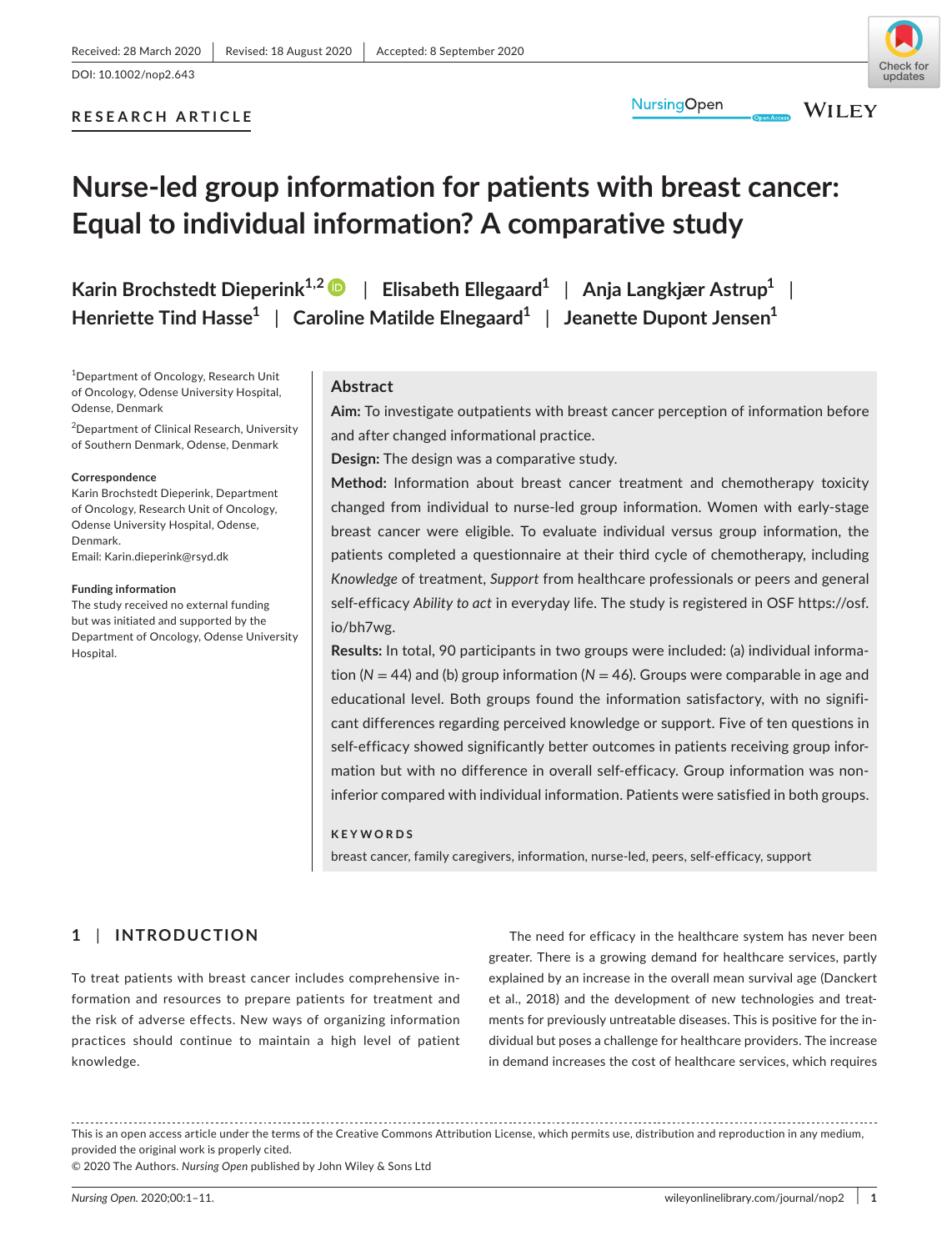finding novel ways of decreasing the use of resources without lowering the standard of services provided.

Although that patients' rights may vary in different countries and in different jurisdictions, healthcare providers are obligated to ensure that patients can make informed decisions regarding their own health or a specific treatment and that these decisions are respected (World Health Organization, 1994). The patient must give informed consent before any treatment commences. Therefore, information provided by healthcare professionals should be given in an understandable and meaningful way to ensure that patients can make informed treatment decisions.

# **2** | **BACKGROUND**

Breast cancer is the most common malignancy in women. Worldwide, 1,671,149 new cases of breast cancer were identified in 2012 (Ghoncheh et al., 2016) and approximately 4,668 women and 36 men are diagnosed annually with breast cancer in Denmark (Danish Health Data Authority, 2015). The increase in incidence and improved survival means more patients require specialized information regarding prognosis, treatment and possible adverse effects. Adverse effects related to breast cancer treatment which patients regard as significant include nausea, fatigue, lack of appetite, loss of hair and irritation of the mucous membranes (Anampa et al., 2015). It is important that the patients know which adverse effects to expect and how to minimize them. Adjuvant treatment for early-stage breast cancer is increasingly complicated, comprising of chemotherapy (taxanes and anthracyclines), endocrine therapy, antibodies and radiation. Patients may struggle to perceive and understand large amounts of information, about prognosis, treatment and adverse effects due to information overload (Ormel et al., 2020). However, individual information for new patients is timeconsuming and depends on the person giving the information. An alternative is to deliver standardized information to a group of patients who can also benefit from sharing knowledge with peers in the same situation. Further, when giving information, it has proven beneficial to provide an opportunity for family caregivers to participate in hearing the information, as family often provide the main support for the patient, especially in the outpatient clinic (Andersen et al., 2019).

Studies show that patients with cancer benefit significantly from peer contact. A Swedish randomized controlled trial (*N* = 382) reported a statistically significant reduction in anxiety among women newly diagnosed with breast cancer when they had an intervention of attending a 1-week support group seminar and a 4-day follow-up 2 months later. The control group was subjected to unspecified standard follow-up routines (Björneklett et al., 2012). The Netherland Cancer institute— Antoni Van Leeuwenhoek Hospital implemented group information for patients with breast cancer and family caregivers every 2 weeks with continuous evaluation. The group information resulted in the hospital saving approximately 20 nurse hours per week, and both the patients and the nurses were satisfied. In the Dutch study, there was no report of patients feeling overlooked or unable to ask questions in the group settings (van Ooij Oostrom et al., 2010). In a Danish study, a group of 14

patients with head and neck cancer met once a week during treatment for education on treatment and also peer discussions and learning. In this study, the overall experiences were positive, with patients reporting that they did not feel isolated and some expressed uncertainty as to whether they would have completed the treatment without the support of the group (Iversen, 2010). In England, a study investigated whether group consultations had a positive effect on men with prostate cancer. A total of 331 patients were included and randomized into an intervention group ( $N = 166$ ) and a control group ( $N = 165$ ). The study found a significant reduction ( $p = .009$ ) of depression in the group that had attended the group consultations and a significant  $(p = .045)$  reduction in concerns about treatment procedures (Schofield et al., 2016). However, none of the above-mentioned studies reported on how the group information was perceived by the patients in terms of level of knowledge or if the group interaction made the patients feel more supported and able to act appropriately towards unexpected issues. Hence, there is a need for further knowledge regarding patients with breast cancer ability to act accordingly when information is provided at a group level and whether group information and interaction facilitate positive feelings of empowerment in the individual patient.

This study aimed to investigate patients with breast cancer perceived knowledge, support from healthcare professionals and peers and the patients' ability to act regarding breast cancer treatment before and after the change in informational practice from individual information to group information with family caregivers and peers.

# **3** | **METHODS**

# **3.1** | **Design**

The study included a change in informational practice as intervention. We used a prospective comparative experimental design (Thiese, 2014) that reports on Knowledge, Perceived support and Ability to act after two groups being provided with either (a) individual information or (b) group information. The guidance by Thiese is followed as a reporting guideline (Thiese, 2014).

# **3.2** | **Method**

### **3.2.1** | **Data collection**

The study was executed at the outpatient clinic at Department of Oncology, Odense University Hospital. The (a) group with individual information was included in the period 1/1 2016 – 31/3 2016, and the (b) group having group information was included from 1/4–30/6 2016.

# **3.2.2** | **Participants**

To include patients with no prior knowledge of breast cancer or chemo toxicity, we had the following criteria: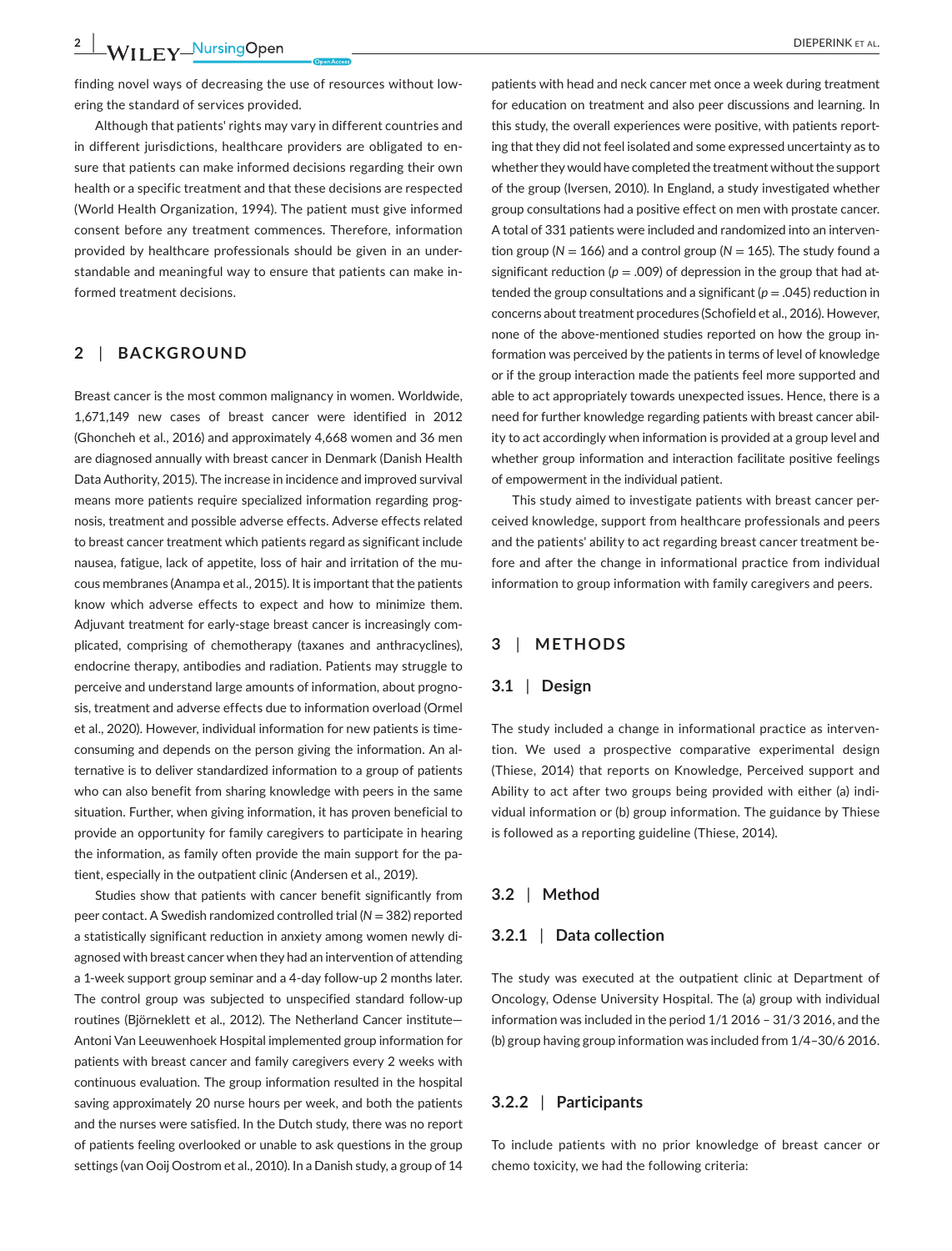- Inclusion criteria: patients radically operated for early-stage breast cancer and subsequently referred to adjuvant chemotherapy with curative intent with epirubicin and cyclophosphamide three times at 3-week intervals followed by either Docetaxel three times at 3-week intervals or paclitaxel nine times at 1-week intervals.
- Exclusion criteria: Patients referred to neoadjuvant treatment, as they were treated immediately, hence could not wait for group information. Patients with metastatic disease treatment; patients unable to wait for up to 1 week for information; patients who did not speak Danish; and patients considered by the physician to be unsuitable to participate in a group context, for example due to fragile mental state or cognitive deficit or communicative disabilities such as deafness. In all these cases, an individual interview with a nurse was offered.

# **3.2.3** | **Change of informational practice**

Information about the treatment plan was provided by a physician and continued to be individual to all patients, but the informational practice about treatment practicalities and the possible adverse effects of chemotherapy changed from individual information to nurse-led group information before start of treatment.

The group information included a group of 3–6 new patients with breast cancer and 3–6 family caregivers. The group information lasted 1 hr once a week with a new group of patients. The group information was executed at the hospital in a non-clinical meeting room and was led by two nurses with extensive experience in breast cancer management and in chemotherapy toxicity. The information included topics about disease-specific information for breast cancer, possible acute physical adverse effects, psychological reactions, possible late adverse effects, guidance on self-care and family care and information on the follow-up programme after breast cancer (Danish Health Authority, 2015). Furthermore, it included information on practicalities like dispensing nausea medicine, completing wig request forms and information on adverse effects registration. The topics were presented by a skilled breast cancer nurse using PowerPoint and included the possibility of questions and peer discussions.

# **3.2.4** | **Evaluation measures**

The patients filled out a questionnaire at their third cycle of chemotherapy with epirubicin and cyclophosphamide (Figure 1). The time point of evaluation was because this was just before the patients had to have additional information about the next chemotherapy paclitaxel.

Evaluation measures included a questionnaire designed for the purpose with demographics: age, living situation and educational level. Further, the questionnaire included 26 items containing elements of needed and perceived *Knowledge* of breast cancer, perceived *Support* from the healthcare professionals or peers in different situations and the Danish version of the tenitem validated general self-efficacy scale (GSE) questionnaire to investigate the *Ability to act* towards problems in everyday life. The GSE covers a broad range of the sense of personal competence to deal effectively with stressful situations (Schwarzer & Jerusalem, 1995). The scale has been shown to have high validity and reliability in various populations across contexts and cultures (Luszczynska et al., 2005).

# **3.3** | **Analysis**

A 6-month study period representing 50% of the 1-year population of the department was chosen, taking into account a non-participation/dropout rate of 20% as expected in interventional studies (Thiese, 2014) to enable an inclusion rate of approximately 30% of the 1-year population at the department.

Socio-demographic and patient-reported outcomes are presented using means for continuous variables, standard deviations (*SD*) and frequencies for categorical variables.

The general self-efficacy scale (GSE) comprises ten items, including: "I can always manage to solve difficult problems if I try hard enough." For each statement, the patients were asked to indicate the extent to which it characterized them as a person. The raw scores of the personal items range from 1 (not at all true)–4 (exactly true). The sum score of the ten items are reported. There is no cut-off score in the GSE. Higher sum scores represent a higher level of self-efficacy. The use of resources was calculated in nursing hours per week. Two-sided *p*-values were reported, and *p* < .05 were considered statistically significant. Statistics were calculated with STATA 11.

# **3.4** | **Ethics**

Informed consent was obtained from all participants included in the study. Information about the study was given verbally and in writing. The participants were free to withdraw from the study at any time in accordance with the 1964 Helsinki declaration and its later amendments (World Medical Association, 2018). The

| 1 visit   | Information         | 1EC T | 2 EC |               | 3 EC |  |
|-----------|---------------------|-------|------|---------------|------|--|
|           |                     |       |      |               |      |  |
| Inclusion | Individual or Group |       |      | Questionnaire |      |  |

Note:  $\dot{\uparrow}$  EC=treatment with Epirubicin and Cyclophosphamide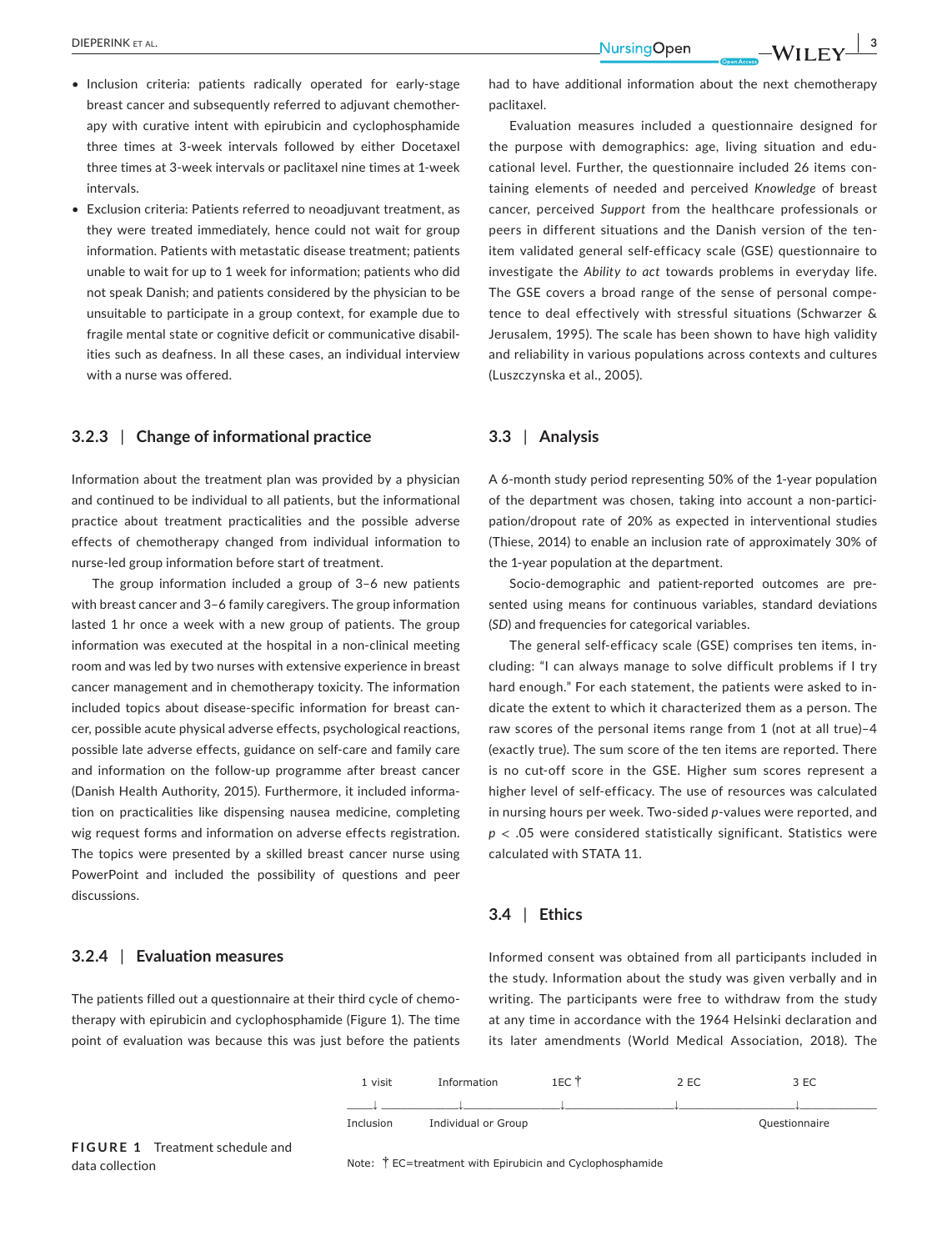**4 |**  DIEPERINK et al.

study was registered at the Danish Data Protection Agency with no. 16/9099. All patients had the opportunity to raise and discuss individual issues with healthcare professionals if requested. Data are secured in a safe Sharepoint site and available by contacting first author.

# **4** | **RESULTS**

# **4.1** | **Participants**

A total of 90 women with breast cancer with a mean age of 57 were included, and 3 patients were excluded according to fragile mental state or cognitive deficit as noted in the exclusion criteria. Five women were informed about the study but did not want to participate in the study due to reasons like fatigue or the situation felt too overwhelming. Further, some women  $(N = 23)$  were not invited to participate in the study during the inclusion period due to the nurses' workload or omission.

Individual information was provided to 44 women, and their caregivers and group information were provided to 46 women and their caregivers. The groups were comparable in age, living situations and educational level (Table 1). We did not have information about comorbidity status, as this is not systematically documented in the medical files.

# **4.2** | **Knowledge**

No significant differences between groups were observed regarding knowledge of breast cancer treatment (Table 2) or

support from healthcare professionals or peers (Table 3). Patients in both groups had high expectations of the level of knowledge they should have. The perceived knowledge after the information was lower than knowledge needed. In general, the patients were satisfied and assessed the oral information as either really good or good, the individual information group with 95.5% and the group information with 97.1%. Most patients in both groups wanted combined oral and written information, individual information ( $N = 34$ ; 77.3%) and group information ( $N = 41$ ; 89.1%). Two patients in the group information assessed the possibility of asking questions to the staff as bad and equally in both groups 11%–13% of the patients reported that they lacked specific information (Table 2). The topics of this perceived specific missing information were primarily noted as: information about the prognosis, information about diet or information about what they could do themselves.

# **4.3** | **Support**

The patients assessed support in handling physical problems as most relevant and best perceived, either really good or good in the individual information at 93.2% and in the group information at 95.7% (Table 3). Peer support was assessed as really good or good in the individual information at 47.8% and a small increase in the group information at 52.2%. A relatively large number of patients did not find it relevant with support in handling family problems, individual information 61.4% and group information 60.9%. The same was observed in regard to support in handling sexual problems, which were measured not relevant in the individual information at 77.3% and in the group information at 78.3%.

| $N = 90$                                      | Individual information<br>$(n = 44)$ | <b>Group information</b><br>$(n = 46)$ | $p-$<br>value    |
|-----------------------------------------------|--------------------------------------|----------------------------------------|------------------|
| Age, mean (SD)                                | 56.2(9.8)                            | 57.0 (10.3)                            | .72 <sup>a</sup> |
| Living situation                              |                                      |                                        | .71 <sup>b</sup> |
| Living alone, $n$ $(\%)$                      | 9(20.5%)                             | 8 (17.4%)                              |                  |
| Living with partner/<br>spouse, $n$ $%$       | 33 (75.0%)                           | 34 (73.9%)                             |                  |
| Other (living with<br>children), n (%)        | 2(4.6%)                              | 4(8.7%)                                |                  |
| Education                                     |                                      |                                        | .87 <sup>b</sup> |
| Less than 10 years, $n$ (%)                   | 9(20.5%)                             | 9(19.6%)                               |                  |
| Youth (high school or<br>similar), $n$ $(\%)$ | 13 (29.6%)                           | 12 (26.1%)                             |                  |
| Medium (profession),<br>$n (\%)$              | 19 (43.2%)                           | 21 (45.7%)                             |                  |
| Higher (university), n (%)                    | 2(4.6%)                              | 4(8.7%)                                |                  |
| Missing                                       | 1(2.27%)                             | $0(0.0\%)$                             |                  |

<sup>a</sup>t test. *p*-values are two-sided and <.05 were considered statistically significant. <sup>b</sup>Chi-squared test.

**TABLE 1** Socio-demographic data of 90 female breast cancer patients before (individual information) and after (group information) change of information practice in relation to treatment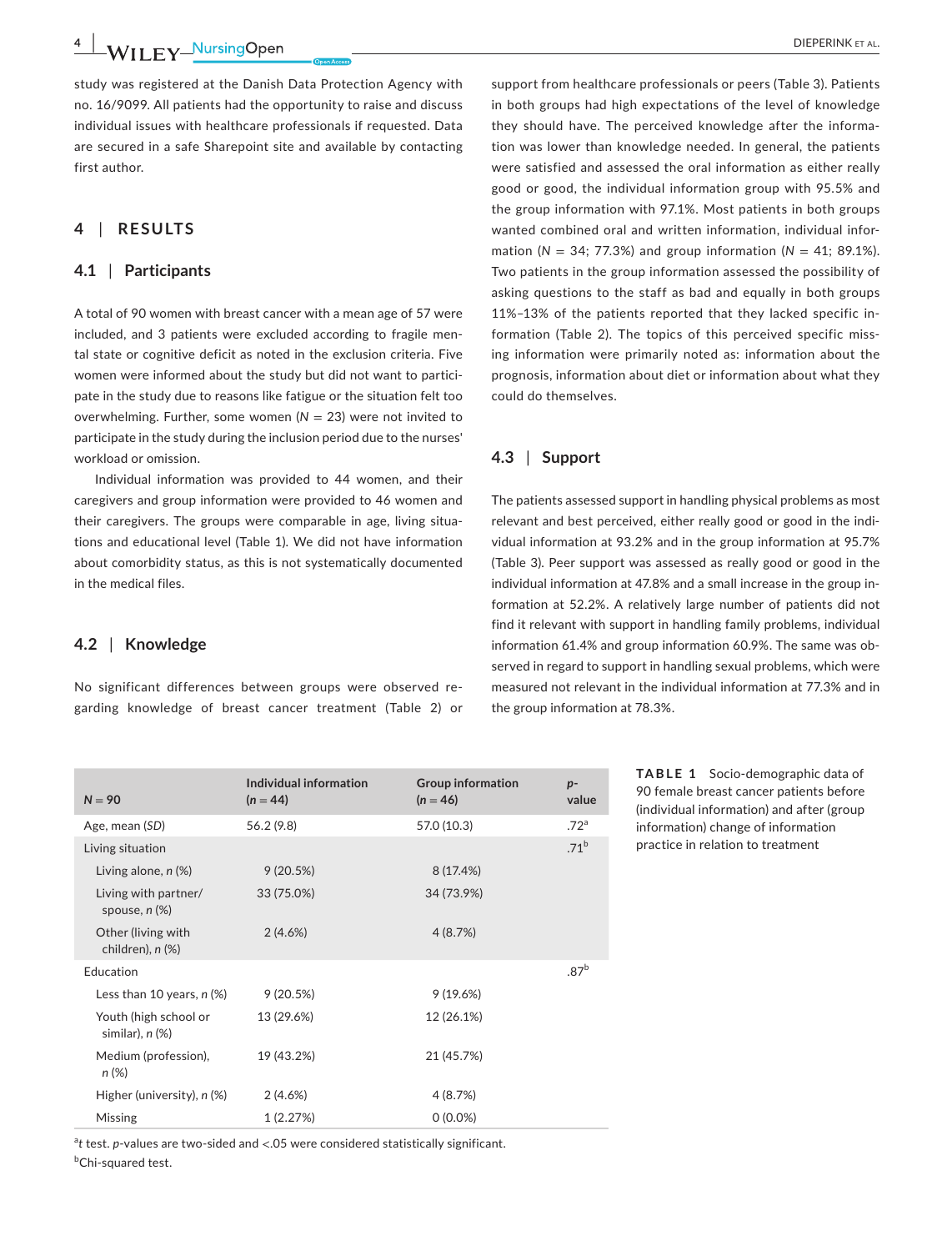| DIEPERINK FT AL. |  |
|------------------|--|
|------------------|--|

# **TABLE 2** Knowledge of breast cancer treatment

| $N = 90$                                                   | Individual information<br>$(n = 44)$ | <b>Group information</b><br>$(n = 46)$ | $p -$<br>value   |
|------------------------------------------------------------|--------------------------------------|----------------------------------------|------------------|
| Knowledge level (patient needed),<br>$mean(SD)^*$          | 9.4(1.1)                             | 9.3(1.2)                               | .89 <sup>a</sup> |
| Knowledge level (perceived), mean<br>$(SD)^*$              | 8.0(1.8)                             | 8.5(1.2)                               | .26 <sup>a</sup> |
| Missing, n                                                 |                                      | $\mathbf{1}$                           |                  |
| Assessment of oral information<br>from the clinic          |                                      |                                        | .67 <sup>a</sup> |
| Really good, n (%)                                         | 22 (50.0%)                           | 27 (58.7%)                             |                  |
| Good, $n$ $%$                                              | 20 (45.5%)                           | 18 (39.1%)                             |                  |
| Bad, n (%)                                                 | 1(2.3%)                              | 1(2.3%)                                |                  |
| Really bad, n (%)                                          | 1(2.3%)                              | $0(0.0\%)$                             |                  |
| Preferred way to receive<br>information                    |                                      |                                        | .38 <sup>a</sup> |
| Written, n (%)                                             | 3(6.8%)                              | 1(2.2%)                                |                  |
| Oral, $n$ $%$                                              | 6(13.6%)                             | 4(8.7%)                                |                  |
| Both, $n$ $%$                                              | 34 (77.3%)                           | 41 (89.1%)                             |                  |
| Do not want information, n (%)                             | $0(0.0\%)$                           | $0(0.0\%)$                             |                  |
| Missing, $n$ $(\%)$                                        | 1(2.3%)                              | $0(0.0\%)$                             |                  |
| Assessment of possibility of asking<br>personnel questions |                                      |                                        | .38 <sup>a</sup> |
| Really good, n (%)                                         | 31 (70.5%)                           | 32 (69.6%)                             |                  |
| Good, n (%)                                                | 12 (27.3%)                           | 12 (26.1%)                             |                  |
| Bad, n (%)                                                 | $0(0.0\%)$                           | 2(4.4%)                                |                  |
| Really bad, n (%)                                          | $0(0.0\%)$                           | $0(0.0\%)$                             |                  |
| Missing, $n$ $(\%)$                                        | 1(2.3%)                              | $0(0.0\%)$                             |                  |
| Special kind of missing information                        |                                      |                                        | .91 <sup>a</sup> |
| Yes, $n$ $%$                                               | 5(11.4%)                             | $6(13.0\%)$                            |                  |
| $No, n (\%)$                                               | 29 (65.9%)                           | 29 (63.0%)                             |                  |
| Don't know, n (%)                                          | 9(20.5%)                             | 11 (23.9%)                             |                  |
| Missing, n (%)                                             | 1(2.3%)                              | $0(0.0\%)$                             |                  |

 **|** DIEPERINK et al. **5**

<sup>a</sup>Chi-squared test.

\*Variable defined as a level of knowledge on a scale from 0–10.

# **4.4** | **Self-efficacy**

Two questionnaires had missing data in the GSE scale and were not included in the GSE calculation. In five out of ten questions in the self-efficacy scale, statistically significant better outcomes were found in patients who had received group information, but the sum score of general self-efficacy was not significantly different between groups (Table 4).

# **4.5** | **Resources**

For the individual information, the resources in terms of nursing hours are 1 hr per patient, including preparation, education/information and documentation. The use of resources in nursing hours for the group information is calculated at 2.5 hr per week, including preparation, travel time, education/information, documentation and cleaning up the room, regardless of how many patients and family caregivers attend. Thereby, four patients and family caregivers or more had to attend to save costs.

# **5** | **DISCUSSION**

Our goal was to maintain a high level of information obtained by the patients because chemotherapy treatment referral is shown to be the period with most anxiety (Lim et al., 2011). We wanted to enable them to make informed decisions and be in charge of their own lives, even though the change of informational practice would reduce nursing resources. Another aim of the study was to give patients and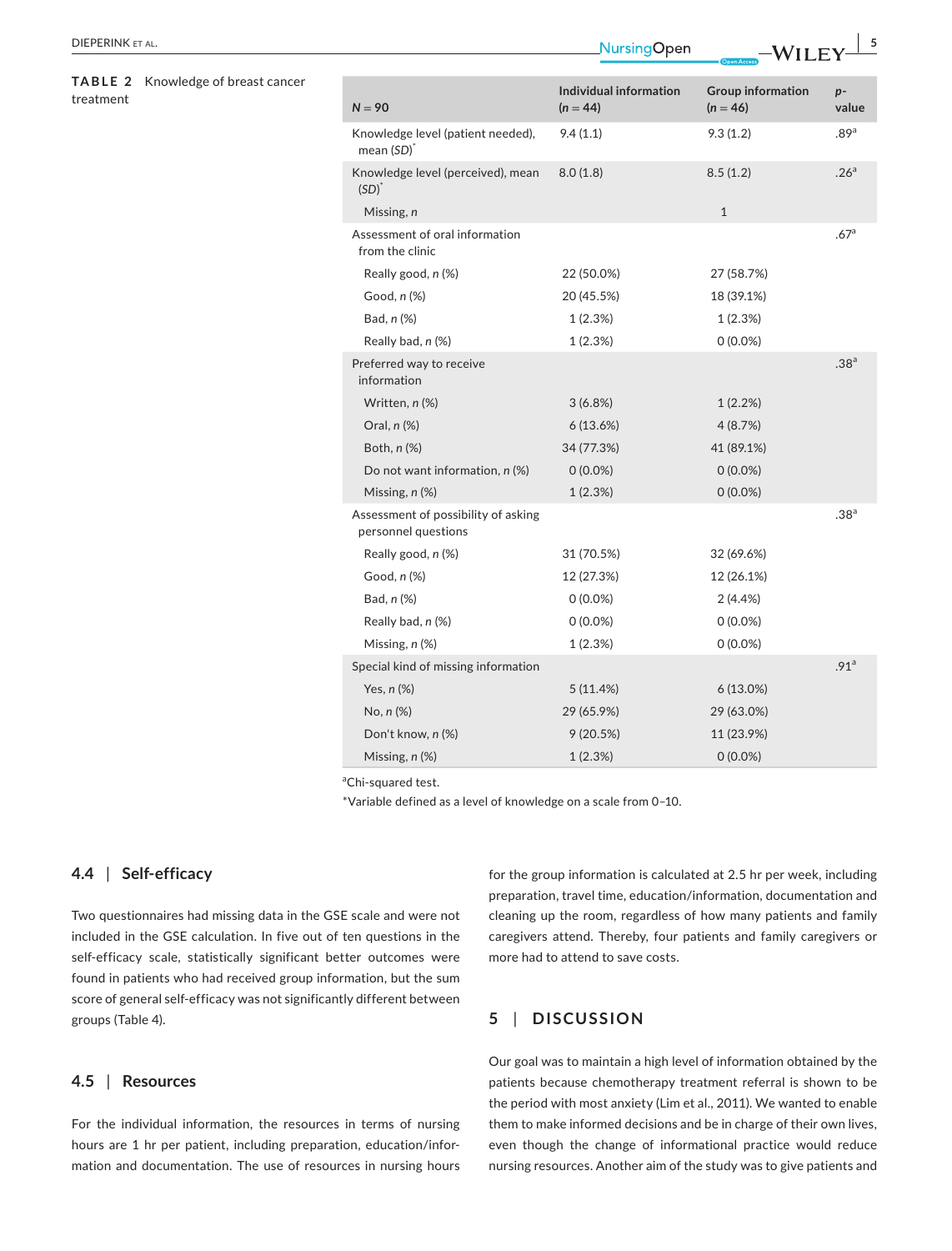| $N = 90$                                            | Individual information<br>$(n = 44)$ | <b>Group information</b><br>$(n = 46)$ | $p-$<br>value    |
|-----------------------------------------------------|--------------------------------------|----------------------------------------|------------------|
| Support in handling physical problems (like nausea) |                                      |                                        | .34 <sup>a</sup> |
| Really good, n (%)                                  | 35 (79.6%)                           | 32 (69.6%)                             |                  |
| Good, $n$ $%$                                       | 6(13.6%)                             | 12 (26.1%)                             |                  |
| Bad, n (%)                                          | $0(0.0\%)$                           | 1(2.2%)                                |                  |
| Really bad, n (%)                                   | $0(0.0\%)$                           | $0(0.0\%)$                             |                  |
| Not relevant, n (%)                                 | 2(4.6%)                              | 1(2.2%)                                |                  |
| Missing, n (%)                                      | 1(2.3%)                              | $0(0.0\%)$                             |                  |
| Support in handling family problems                 |                                      |                                        | .63 <sup>a</sup> |
| Really good, n (%)                                  | 10 (22.7%)                           | 8 (17.4%)                              |                  |
| Good, $n$ $%$                                       | 6(13.6%)                             | 9(19.6%)                               |                  |
| Bad, n (%)                                          | $0(0.0\%)$                           | 1(2.2%)                                |                  |
| Really bad, n (%)                                   | $0(0.0\%)$                           | $0(0.0\%)$                             |                  |
| Not relevant, n (%)                                 | 27 (61.4%)                           | 28 (60.9%)                             |                  |
| Missing, n (%)                                      | 1(2.3%)                              | $0(0.0\%)$                             |                  |
| Support in psychological problems                   |                                      |                                        | .45 <sup>a</sup> |
| Really good, n (%)                                  | 16 (36.4%)                           | 12 (26.1%)                             |                  |
| Good, n (%)                                         | 12 (27.3%)                           | 18 (39.1%)                             |                  |
| Bad, n (%)                                          | $0(0.0\%)$                           | 1(2.2%)                                |                  |
| Really bad, n (%)                                   | $0(0.0\%)$                           | $0(0.0\%)$                             |                  |
| Not relevant, n (%)                                 | 14 (31.8%)                           | 15 (32.6%)                             |                  |
| Missing, $n$ $(\%)$                                 | 2(4.6%)                              | $0(0.0\%)$                             |                  |
| Support in handling sexual problems                 |                                      |                                        | .53 <sup>a</sup> |
| Really good, n (%)                                  | 5(11.4%)                             | 3(6.5%)                                |                  |
| Good, n (%)                                         | $4(9.1\%)$                           | 7(15.2%)                               |                  |
| Bad, n (%)                                          | $0(0.0\%)$                           | $0(0.0\%)$                             |                  |
| Really bad, n (%)                                   | $0(0.0\%)$                           | $0(0.0\%)$                             |                  |
| Not relevant, n (%)                                 | 34 (77.3%)                           | 36 (78.3%)                             |                  |
| Missing, n (%)                                      | 1(2.3%)                              | $0(0.0\%)$                             |                  |
| Support in handling work-related problems           |                                      |                                        | .83 <sup>a</sup> |
| Really good, n (%)                                  | 8(18.2%)                             | 7(15.2%)                               |                  |
| Good, n (%)                                         | 8 (18.2%)                            | 6(13.0%)                               |                  |
| Bad, n (%)                                          | 1(2.3%)                              | 1(2.2%)                                |                  |
| Really bad, n (%)                                   | $0(0.0\%)$                           | $0(0.0\%)$                             |                  |
| Not relevant, n (%)                                 | 26 (59.1%)                           | 32 (69.6%)                             |                  |
| Missing, n (%)                                      | 1(2.3%)                              | $0(0.0\%)$                             |                  |
| Need for extra medical contact in last 2 weeks      |                                      |                                        | .46 <sup>a</sup> |
| $No, n (\%)$                                        | 26 (59.1%)                           | 35 (76.1%)                             |                  |
| Yes, $n$ $%$                                        | $4(9.1\%)$                           | 3(6.5%)                                |                  |
| Once, n (%)                                         | 11 (25.0%)                           | 7(15.2%)                               |                  |
| Twice or more, n (%)                                | 2(4.6%)                              | 1(2.2%)                                |                  |
| Missing, n (%)                                      | 1(2.3%)                              | $0(0.0\%)$                             |                  |
| Assessment of having peer support                   |                                      |                                        | .57 <sup>a</sup> |
| Really good, n (%)                                  | 8 (18.2%)                            | 11 (23.9%)                             |                  |
| Good, n (%)                                         | 13 (29.6%)                           | 13 (28.3%)                             |                  |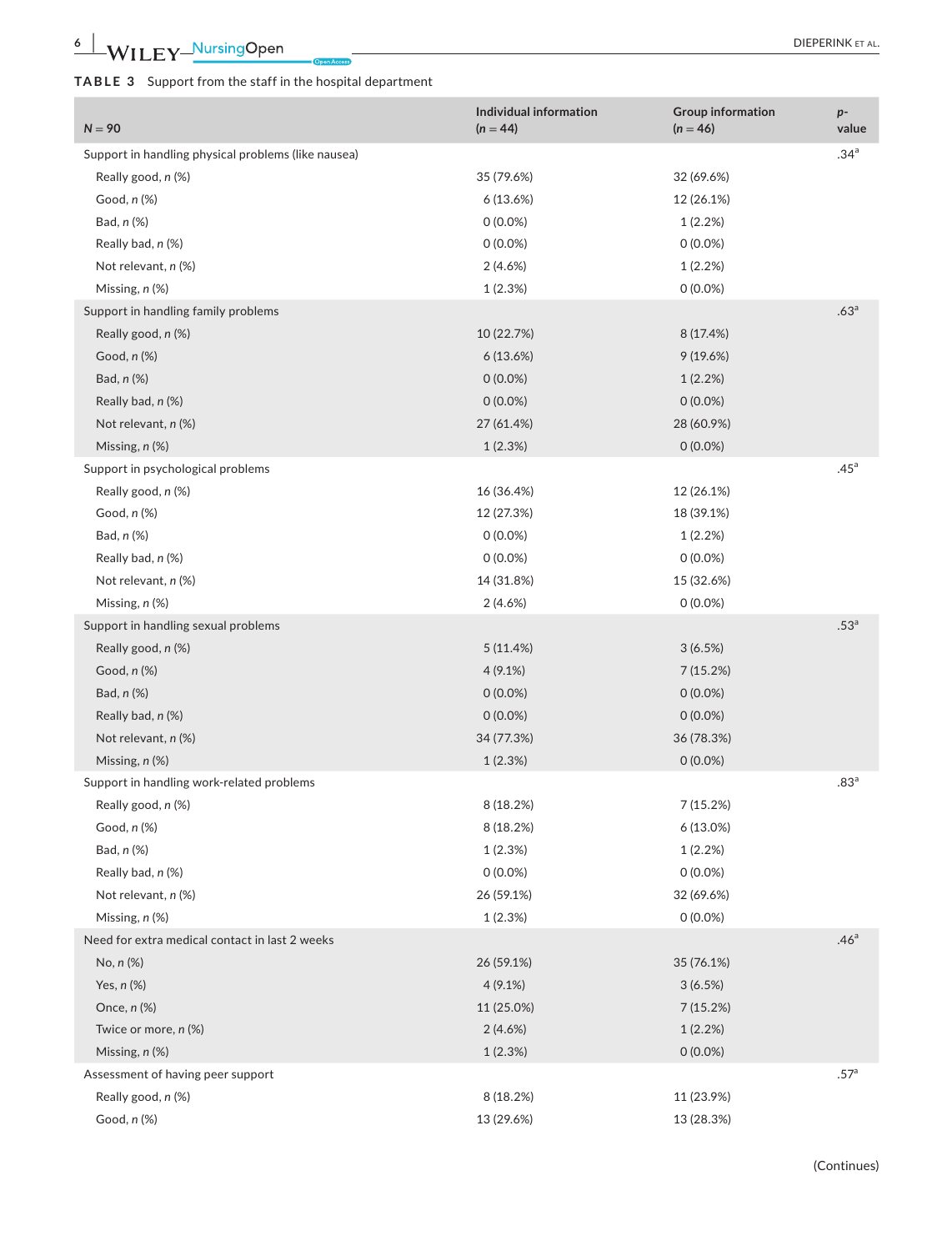#### **TABLE 3** (Continued)

| $N = 90$            | Individual information<br>$(n = 44)$ | <b>Group information</b><br>$(n = 46)$ | $p-$<br>value |
|---------------------|--------------------------------------|----------------------------------------|---------------|
| Bad, n (%)          | 1(2.3%)                              | 4 (8.7%)                               |               |
| Really bad, n (%)   | $0(0.0\%)$                           | $0(0.0\%)$                             |               |
| Not relevant, n (%) | 18 (40.9%)                           | 17 (37.0%)                             |               |
| Missing, $n$ $%$    | 4(9.1%)                              | 1(2.2%)                                |               |

<sup>a</sup>Chi-squared test.

family caregivers the opportunity to interact and learn from peers; however, we did not collect data on a family level, which could be informative for future studies.

In this prospective comparative study, we included most patients with breast cancer referred for treatment within the 6-month inclusion period. A minor number of patients were excluded due to mental problems, and only five patients did not want to participate in the study.

The satisfaction with perceived *Knowledge* was high in both groups, but, surprisingly, the patients had an even higher level of knowledge needed than they perceived about breast cancer. However, this is in concordance with other studies as patients with breast cancer in general have high needs for information (Knobf, 2015), which is closely connected to higher levels of education (Fiszer et al., 2014). A systematic review by Fiszer et al. also revealed that informational needs like "being informed about things you can do to get well" are ranked as very important for patients with breast cancer (Fiszer et al., 2014). A few patients in our study, equally in both groups, noted in the comment box in the questionnaire that this specific need—to be informed about things you can do yourself—was not completely fulfilled. According to Blodt et al., information regarding illness experience is closely associated with gaining control in a seemingly uncontrollable situation to avoid the disease taking over. However, there is always a fine line between information seeking and the risk of becoming overwhelmed by information (Blodt et al., 2018; Ormel et al., 2020). The challenge for the nurses is to fit the information to the individual patient's need. Thus, with the novel practice of group information, it may be even more demanding for the nurses to assess the individual needs for each patient and navigate what information to give in the group and what information to give in person.

In relation to *Support*, the patients found the physical needs best supported by the healthcare professionals, which may also be the most concrete problems to describe and handle.

A relatively large number did not find it relevant to seek support for family problems or sexual problems, although sexual problems are known to be closely linked to breast cancer (Carroll et al., 2016). However, this questionnaire measured only a snapshot early in a long treatment trajectory; further, the sensitive nature of the questions may be a taboo in Denmark and require a more trusting relationship with the nurse.

We had hypothesized peer support to be better in the group information, but it only improved a few per cent. However, compared with Bjorneklett et al. who had a 1-week support group (Bjorneklett et al., 2012), our study participants spent only a short time together. In future studies, peer support could be increased and made even more systematic by booking the patients for chemotherapy in the same treatment rooms.

The *Ability to act* in everyday life assessed by the GSE self-efficacy scale was in general with high levels in both groups, although we saw a trend towards an optimized self-efficacy outcome in the patients receiving group information. Rottmann et al. found higher self-efficacy in breast cancer as a significant predictor of an active adjustment style and emotional well-being after 12 months (Rottmann et al., 2010), that is this measure is important to monitor in breast cancer treatment. Compared with Rottmann et al., who found a mean sum score at baseline 27.4 increasing to 27.9 at 1-month follow-up, our patients had a high self-efficacy sum score in the individual information group at 30.9 and the group information at 32.8. However, this may be due to differences in the two study populations. Circumstances such as age, comorbidity, prognosis, social status and mental state when answering the questions may affect the outcome. Higher baseline of self-efficacy may indicate that the study population in this study was more resourceful and therefore had a high ability to act accordingly. The greater increase in this study in comparison with the study by Rottmann et al. may be due to length in follow-up time or differences in the way the questions were executed.

In summary, even though the intervention did not prove to be significantly better in all aspects, it is important to note that nor was the intervention worse. This could indicate that group information is a good option when aiming to optimize the use of scarce resources in the healthcare sector without compromising the quality of the health care provided. The resources saved when giving group information can be allocated to other areas and thereby generate even greater overall benefits. The demographic changes in the population, combined with the increasing prevalence of cancer and prolonged survival (Jørgensen, 2015; Danckert et al., 2018), require solutions such as group information to help ensure high quality in health care in the future.

The resources used in nursing hours in the individual information group versus the group information ended up being neutral in our department on a weekly basis because there were only two-three new patients with breast cancer per week. Indeed, there is a possibility of cost savings as it is manageable to have more patients and family caregivers in the group information, which is also shown in van Ooij Oostrom et al. (2010), where they only executed the group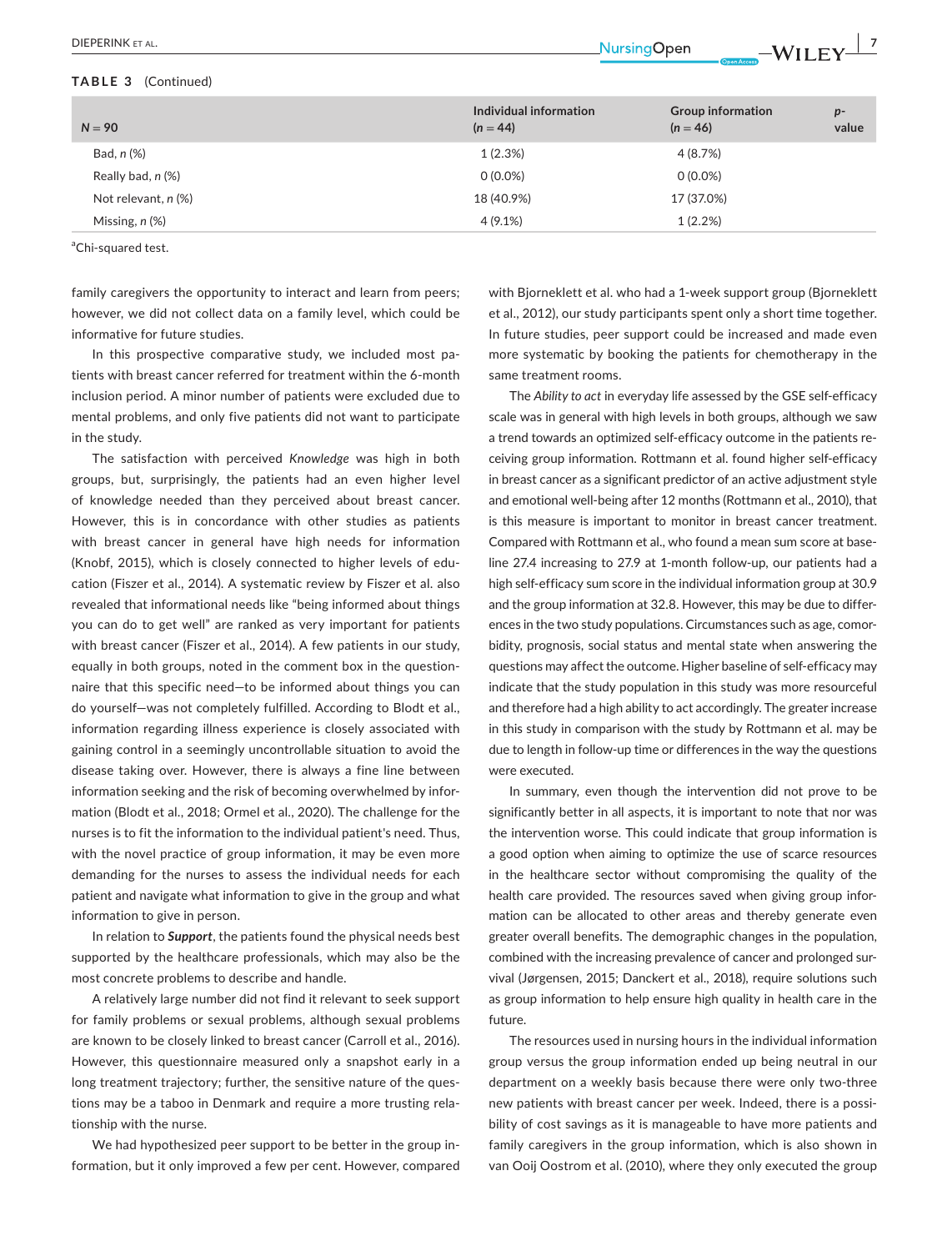# **TABLE 4** Assessment of handling problems in everyday life—GSE self-efficacy

| $N = 90$                                                    | Individual information<br>$(n = 44)$ | Group information<br>$(n = 46)$ | $p-$<br>value    |
|-------------------------------------------------------------|--------------------------------------|---------------------------------|------------------|
| Can solve difficult problems if I try hard enough           |                                      |                                 | .54 <sup>a</sup> |
| Not true, n (%)                                             | $0(0.0\%)$                           | $0(0.0\%)$                      |                  |
| True a few times, $n$ (%)                                   | 3(6.8%)                              | 1(2.2%)                         |                  |
| True more times, n (%)                                      | 21 (47.7%)                           | 23 (50.0%)                      |                  |
| Exactly true, n (%)                                         | 18 (40.9%)                           | 21 (45.7%)                      |                  |
| Missing, n (%)                                              | 2(4.6%)                              | 1(2.2%)                         |                  |
| I find a way to get what I want                             |                                      |                                 | .70 <sup>a</sup> |
| Not true, n (%)                                             | 4(9.1%)                              | 3(6.5%)                         |                  |
| True a few times, $n$ (%)                                   | 9(20.5%)                             | $6(13.0\%)$                     |                  |
| True more times, n (%)                                      | 15 (34.1%)                           | 20 (43.5%)                      |                  |
| Exactly true, n (%)                                         | 14 (31.8%)                           | 15 (32.6%)                      |                  |
| Missing, n (%)                                              | 2(4.6%)                              | 2(4.4%)                         |                  |
| Easy to stick to my plans and achieve goals                 |                                      |                                 | .56 <sup>a</sup> |
| Not true, n (%)                                             | 1(2.3%)                              | 1(2.2%)                         |                  |
| True a few times, $n$ (%)                                   | 10 (22.7%)                           | 7(15.2%)                        |                  |
| True more times, n (%)                                      | 18 (40.9%)                           | 26 (56.5%)                      |                  |
| Exactly true, n (%)                                         | 13 (29.6%)                           | 11 (23.9%)                      |                  |
| Missing, n (%)                                              | 2(4.6%)                              | 1(2.2%)                         |                  |
| Confident that I can deal with unexpected situations        |                                      |                                 | .21 <sup>a</sup> |
| Not true, $n$ $%$                                           | 3(6.8%)                              | $0(0.0\%)$                      |                  |
| True a few times, $n$ (%)                                   | 6(13.6%)                             | $6(13.0\%)$                     |                  |
| True more times, n (%)                                      | 25 (56.8%)                           | 25 (54.4%)                      |                  |
|                                                             |                                      |                                 |                  |
| Exactly true, n (%)                                         | 8(18.2%)                             | 14 (30.4%)                      |                  |
| Missing, n (%)                                              | 2(4.6%)                              | 1(2.2%)                         | .02 <sup>a</sup> |
| With my personal resources, I know how to handle situations |                                      | $0(0.0\%)$                      |                  |
| Not true, $n$ $%$                                           | 3(6.8%)                              |                                 |                  |
| True a few times, n (%)                                     | 7(15.9%)                             | 1(2.2%)                         |                  |
| True more times, n (%)                                      | 19 (43.2%)                           | 27 (58.7%)                      |                  |
| Exactly true, n (%)                                         | 12 (27.3%)                           | 18 (39.1%)                      |                  |
| Missing, $n$ $(\%)$                                         | 3(6.8%)                              | $0(0.0\%)$                      | .05 <sup>a</sup> |
| I can solve most problems if I do enough for it             |                                      |                                 |                  |
| Not true, $n$ $%$                                           | $0(0.0\%)$                           | $0(0.0\%)$                      |                  |
| True a few times, $n$ (%)                                   | 2(4.6%)                              | 2(4.4%)                         |                  |
| True more times, n (%)                                      | 25 (56.8%)                           | 16 (34.8%)                      |                  |
| Exactly true, n (%)                                         | 14 (31.8%)                           | 27 (58.7%)                      |                  |
| Missing, n (%)                                              | 3(6.8%)                              | 1(2.2%)                         |                  |
| I keep calm, because I know I can solve problems            |                                      |                                 | .57 <sup>a</sup> |
| Not true, n (%)                                             | $0(0.0\%)$                           | $0(0.0\%)$                      |                  |
| True a few times, $n$ (%)                                   | 6(13.6%)                             | 5 (10.9%)                       |                  |
| True more times, n (%)                                      | 24 (54.6%)                           | 23 (50.0%)                      |                  |
| Exactly true, n (%)                                         | 12 (27.3%)                           | 18 (39.1%)                      |                  |
| Missing, n (%)                                              | 2(4.6%)                              | $0(0.0\%)$                      |                  |
| When I find a problem, I usually find more solutions        |                                      |                                 | .05 <sup>a</sup> |
| Not true, n (%)                                             | 1(2.3%)                              | $0(0.0\%)$                      |                  |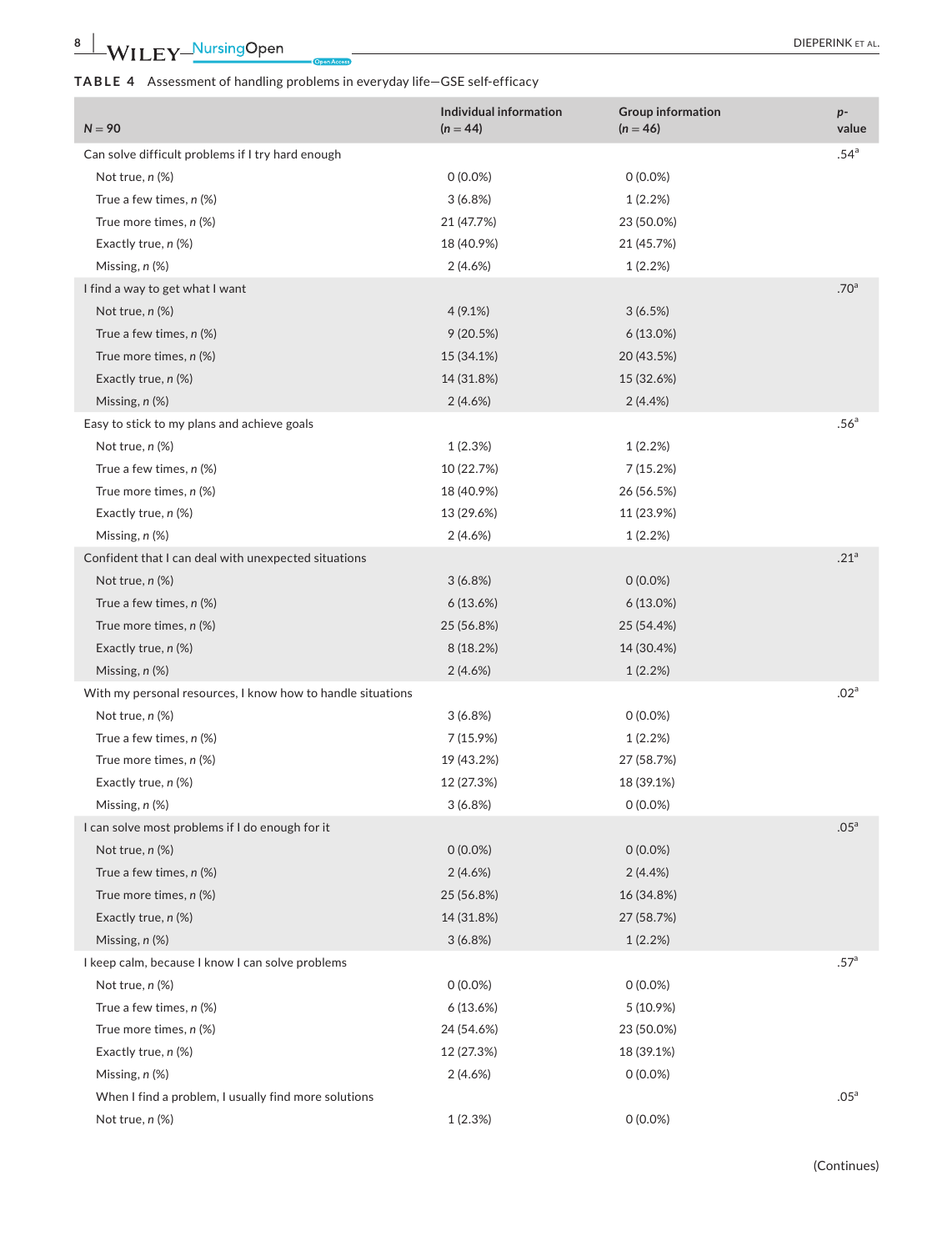#### **TABLE 4** (Continued)

| $N = 90$                                       |                                      | Individual information<br>$(n = 44)$   | <b>Group information</b><br>$(n = 46)$ | $p-$<br>value    |
|------------------------------------------------|--------------------------------------|----------------------------------------|----------------------------------------|------------------|
| True a few times, $n$ (%)                      |                                      | 6(13.6%)                               | 1(2.2%)                                |                  |
| True more times, n (%)                         |                                      | 25 (56.8%)                             | 24 (52.2%)                             |                  |
| Exactly true, n (%)                            |                                      | 10 (22.7%)                             | 20 (43.5%)                             |                  |
| Missing, n (%)                                 |                                      | 2(4.6%)                                | 1(2.2%)                                |                  |
| When I am in trouble, I usually find a way out |                                      |                                        |                                        | .03 <sup>a</sup> |
| Not true, n (%)                                |                                      | $0(0.0\%)$                             | $0(0.0\%)$                             |                  |
| True a few times, $n$ (%)                      |                                      | $3(6.8\%)$                             | $0(0.0\%)$                             |                  |
| True more times, n (%)                         |                                      | 27 (61.4%)                             | 22 (47.8%)                             |                  |
| Exactly true, n (%)                            |                                      | 12 (27.3%)                             | 24 (52.2%)                             |                  |
| Missing, $n$ $(\%)$                            |                                      | 2(4.6%)                                | $0(0.0\%)$                             |                  |
| No matter what happens, I can deal with it     |                                      |                                        |                                        | .07 <sup>a</sup> |
| Not true, $n$ $%$                              |                                      | 1(2.3%)                                | $0(0.0\%)$                             |                  |
| True a few times, $n$ (%)                      |                                      | 5(11.4%)                               | 7(15.2%)                               |                  |
| True more times, n (%)                         |                                      | 24 (54.6%)                             | 15 (32.6%)                             |                  |
| Exactly true, n (%)                            |                                      | 12 (27.3%)                             | 24 (52.2%)                             |                  |
| Missing, n (%)                                 |                                      | 2(4.6%)                                | $0(0.0\%)$                             |                  |
| $N = 88$ (Missing $= 2$ )                      | Individual information<br>$(n = 42)$ | <b>Group information</b><br>$(n = 46)$ | p-value                                |                  |
| Self-efficacy mean sum score                   |                                      |                                        |                                        |                  |
| Sum score (mean, SD)                           | 30.9(5.1)                            | 32.8(4.3)                              | .16 <sup>a</sup>                       |                  |

<sup>a</sup>Chi-squared test.

information every second week. However, Danish Health Authority regulations are very strict about initiating early treatment for cancer; therefore, we decided to offer group information each week.

# **5.1** | **Strength and limitations**

To our knowledge, this is the first study investigating level of knowledge and support after group information for patients with breast cancer, which could inform future informational practice. Very few patients declined to participate although the patients were in a very stressful situation and this is a huge strength in the study. However, a limitation to consider was the relatively large number of women  $N = 23$  who were omitted from the study by the pressure of busyness or forgetfulness by clinical staff. While regrettable, this is a known issue when executing research in real-time clinical practice (Cox & McGarry, 2003). However, research led by nurses is increasing in cancer care (Charalambous et al., 2018), so it is important to consider the inclusion of patients in research as a core area in nursing care.

Future experimental information studies could benefit from the randomized controlled design. However, the strength of the simple comparative design we used is to suggest that intervention has an impact on the outcome, but the design has no control over other things changing during the same period (Thiese, 2014), and unfortunately, we did not collect baseline data. However, we believe the design to be relatively strong in this study, as the period for enrolment was relatively narrow, and the treatment programme was stable within the period. Particularly important is that the two groups were comparable in age and educational level, and both groups had the same access to other sources of information. Further, the short time point for evaluation reduced the risk of recall bias.

Another strength was the use of the validated GSE self-efficacy scale, which covers a broad range of the sense of personal competence needed to deal effectively with stressful situations and which allows us to compare with other studies. Further, the GSE self-efficacy has been used several times among breast cancer patients in Denmark (Debess et al., 2009; Rottmann et al., 2010). However, a drawback was that at the time of study planning, we could not find validated questionnaires fitting the wanted questions on *Knowledge* of breast cancer and perceived *Support*, but the reports from the few patients who piloted the material and from included patients reveal that the questions developed were easy to answer.

A minor limitation to this study is the relatively small sample size (i.e. 44 in the individual information and 46 in the group information), although the groups are bigger than suggested by Collins et al. (2007), which recommends at least 21 persons per group for experimental studies. Also, the strength of the study would have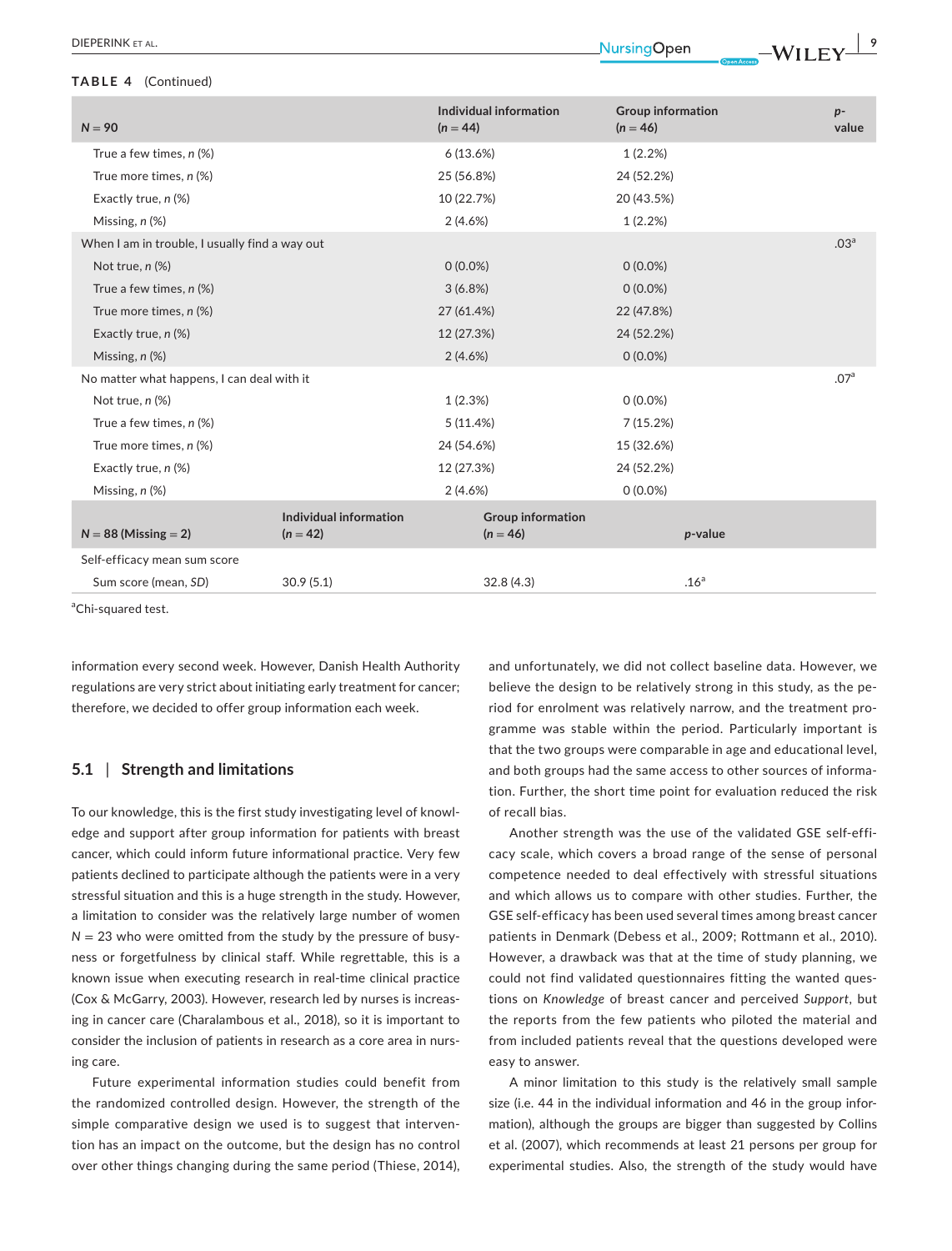**10 |**  DIEPERINK et al.

increased if it were possible for the participants to function as their own control (crossover design) and this would also have eliminated the possibility of confounding and between-group differences (Mills et al., 2009). However, this is not always possible in real life; further, by not using a crossover design, the chance of carryover effects is eliminated.

The group information was non-inferior compared with individual information, but some self-efficacy outcomes were increased in the group information. As the goal was to maintain a high level of quality in the perceived information and the patients were very satisfied in both groups, we conclude that group information was cost-effective and safe to perform.

# **ACKNOWLEDGEMENTS**

We acknowledge all patients who participated in the study. Further, we thank William Frost for language editing.

#### **CONFLICT OF INTEREST**

The authors declare no conflicts of interest.

# **AUTHOR CONTRIBUTIONS**

Dieperink KB conceptualized, formally analysed, investigated the study, involved in methodology and project administration and wrote original draft. Ellegaard E and Astrup AL conceptualized and involved in data inclusion and review and editing. Hasse HT and Elnegaard CM formally analysed, investigated and involved in methodology and original draft preparation. Jensen JD involved in conceptualization, methodology, project administration, supervision, validation and writing—review and editing.

# **ORCID**

*Karin Brochstedt Dieperink* [https://orcid.](https://orcid.org/0000-0003-4766-3242) [org/0000-0003-4766-3242](https://orcid.org/0000-0003-4766-3242)

#### **REFERENCES**

- Anampa, J., Makower, D., & Sparano, J. A. (2015). Progress in adjuvant chemotherapy for breast cancer: An overview. *BMC Medicine*, *13*. <https://doi.org/10.1186/s12916-015-0439-8>
- Andersen, N. I., Nielsen, C. I., Danbjørg, D. B., Møller, P. K., & Dieperink, K. B. (2019). Cancer & caregivers. Caregivers' needs for support during outpatient cancer settings. *Oncology Nursing Forum*, *46*(6), 757–767.<https://doi.org/10.1188/19.ONF.757-767>
- Björneklett, H. G., Lindemalm, C., Rosenblad, A., Ojutkangas, M.-L., Letocha, H., Strang, P., & Centrum för klinisk forskning, V. (2012). A randomised controlled trial of support group intervention after breast cancer treatment: Results on anxiety and depression. *Acta Oncologica*, *51*(2), 198–207. [https://doi.org/10.3109/02841](https://doi.org/10.3109/0284186X.2011.610352) [86X.2011.610352](https://doi.org/10.3109/0284186X.2011.610352)
- Bjorneklett, H. G., Lindemalm, C., Rosenblad, A., Ojutkangas, M. L., Letocha, H., Strang, P., & Bergkvist, L. (2012). A randomised controlled trial of support group intervention after breast cancer treatment: Results on anxiety and depression. *Acta Oncologica*, *51*(2), 198–207.<https://doi.org/10.3109/0284186x.2011.610352>
- Blodt, S., Kaiser, M., Adam, Y., Adami, S., Schultze, M., Muller-Nordhorn, J., & Holmberg, C. (2018). Understanding the role of health information in patients' experiences: Secondary analysis of qualitative narrative interviews with people diagnosed with cancer in Germany.

*British Medical Journal Open*, *8*(3), e019576. [https://doi.org/10.1136/](https://doi.org/10.1136/bmjopen-2017-019576) [bmjopen-2017-019576](https://doi.org/10.1136/bmjopen-2017-019576)

- Carroll, A. J., Baron, S. R., & Carroll, R. A. (2016). Couple-based treatment for sexual problems following breast cancer: A review and synthesis of the literature. *Supportive Care in Cancer*, *24*(8), 3651–3659. [https://](https://doi.org/10.1007/s00520-016-3218-y) [doi.org/10.1007/s00520-016-3218-y](https://doi.org/10.1007/s00520-016-3218-y)
- Charalambous, A., Wells, M., Campbell, P., Torrens, C., Östlund, U., Oldenmenger, W., Patiraki, E., Sharp, L., Nohavova, I., Domenech-Climent, N., Eicher, M., Farrell, C., Larsson, M., Olsson, C., Simpson, M., Wiseman, T., & Kelly, D. (2018). A scoping review of trials of interventions led or delivered by cancer nurses. *International Journal of Nursing Studies*, *86*, 36–43. [https://doi.org/10.1016/j.ijnur](https://doi.org/10.1016/j.ijnurstu.2018.05.014) [stu.2018.05.014](https://doi.org/10.1016/j.ijnurstu.2018.05.014)
- Collins, K. M. T., Onwuegbuzie, A. J., & Jiao, Q. G. (2007). A Mixed methods investigation of mixed methods sampling designs in social and health science research. *Journal of Mixed Methods Research*, *1*(3), 267–294. <https://doi.org/10.1177/1558689807299526>
- Cox, K., & McGarry, J. (2003). Why patients don't take part in cancer clinical trials: An overview of the literature. *European Journal of Cancer Care*, *12*(2), 114–122. <https://doi.org/10.1046/j.1365-2354.2003.00396.x>
- Danckert, B., Ferlay, J., Engholm, G., Hansen, H. L., Johannesen, T. B., Khan, S., Køtlum, J. E., Ólafsdóttir, E., Schmidt, L. K. H., Virtanen, A., & Storm, H. H. (2018). *NORDCAN: Cancer incidence, mortality, prevalence and survival in the Nordic countries, Version 8.1 (26.03.2019)*. Association of the Nordic Cancer Registries. Danish Cancer Society. Retrieved from<http://www.ancr.nu>. [last accessed on 30 September 2020].

Danish Health Authority (2015). Follow-up program Breastcancer.

- Danish Health Data Authority (2015). Cancer incidence in Denmark. Copenhagen. [https://sundhedsdatastyrelsen.dk/da/tal-og-analy](https://sundhedsdatastyrelsen.dk/da/tal-og-analyser/analyser-og-rapporter/andre-analyser-og-rapporter/doedsaarsagsregisteret) [ser/analyser-og-rapporter/andre-analyser-og-rapporter/doedsaarsa](https://sundhedsdatastyrelsen.dk/da/tal-og-analyser/analyser-og-rapporter/andre-analyser-og-rapporter/doedsaarsagsregisteret) [gsregisteret](https://sundhedsdatastyrelsen.dk/da/tal-og-analyser/analyser-og-rapporter/andre-analyser-og-rapporter/doedsaarsagsregisteret)
- Debess, J., Riis, J. O., Pedersen, L., & Ewertz, M. (2009). Cognitive function and quality of life after surgery for early breast cancer in North Jutland, Denmark. *Acta Oncologica*, *48*(4), 532–540. [https://doi.](https://doi.org/10.1080/02841860802600755) [org/10.1080/02841860802600755](https://doi.org/10.1080/02841860802600755)
- Fiszer, C., Dolbeault, S., Sultan, S., & Bredart, A. (2014). Prevalence, intensity and predictors of the supportive care needs of women diagnosed with breast cancer: A systematic review. *Psychooncology*, *23*(4), 361–374.<https://doi.org/10.1002/pon.3432>
- Ghoncheh, M., Pournamdar, Z., & Salehiniya, H. (2016). Incidence and mortality and epidemiology of breast cancer in the world. *Asian Pacific Journal of Cancer Prevention*, *17*(S3), 43–46. [https://doi.](https://doi.org/10.7314/apjcp.2016.17.s3.43) [org/10.7314/apjcp.2016.17.s3.43](https://doi.org/10.7314/apjcp.2016.17.s3.43)
- Iversen, A.-M. (2010). Gruppeforløb med kræftpatienter en succes. *Sygeplejersken*, *18*, 60–62.
- Jørgensen, O. (2015). Pres på sundhedsvæsnet. In D. regioner (Ed.). Danske Regioner.
- Knobf, M. T. (2015). The transition experience to breast cancer survivorship. *Seminars in Oncology Nursing*, *31*(2), 178–182. [https://doi.](https://doi.org/10.1016/j.soncn.2015.02.006) [org/10.1016/j.soncn.2015.02.006](https://doi.org/10.1016/j.soncn.2015.02.006)
- Lim, C. C., Devi, M. K., & Ang, E. (2011). Anxiety in women with breast cancer undergoing treatment: A systematic review. *International Journal of Evidence-Based Healthcare*, *9*(3), 215–235. [https://doi.](https://doi.org/10.1111/j.1744-1609.2011.00221.x) [org/10.1111/j.1744-1609.2011.00221.x](https://doi.org/10.1111/j.1744-1609.2011.00221.x)
- Luszczynska, A., Scholz, U., & Schwarzer, R. (2005). The general self-efficacy scale: Multicultural validation studies. *Journal of Psychology*, *139*(5), 439–457.<https://doi.org/10.3200/jrlp.139.5.439-457>
- Mills, E. J., Chan, A. W., Wu, P., Vail, A., Guyatt, G. H., & Altman, D. G. (2009). Design, analysis and presentation of crossover trials. *Trials*, *10*, 27.<https://doi.org/10.1186/1745-6215-10-27>
- Ormel, I., Magalhaes, M., Josephson, D., Tracey, L., & Law, S. (2020). How to know what to know: Information challenges for women in the diagnostic phase of breast cancer. *Patient Education and Counseling*. <https://doi.org/10.1016/j.pec.2020.06.030>